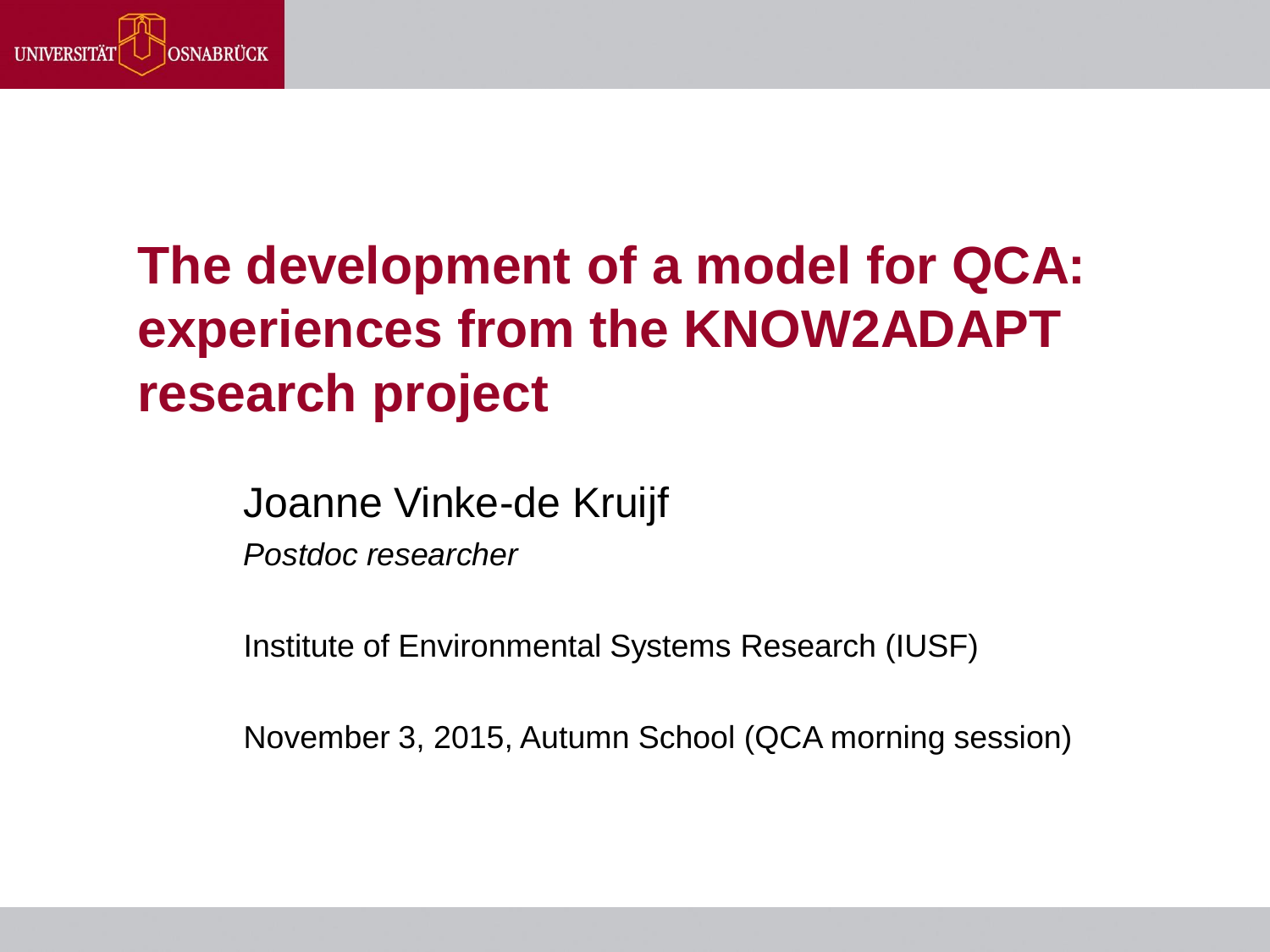

## **Contents: Steps to design a QCA research**

See: Rihoux & Lobe, 2009

Before the 'analytic moment'

- 1. Case selection
- 2. Gaining case knowledge
- 3. Defining the outcome of interest
- 4. Model specification: selection of conditions
- 5. Visualizing/synthesizing cases and models

The 'analytic moment': synthesis

6. Dichotomization: threshold-setting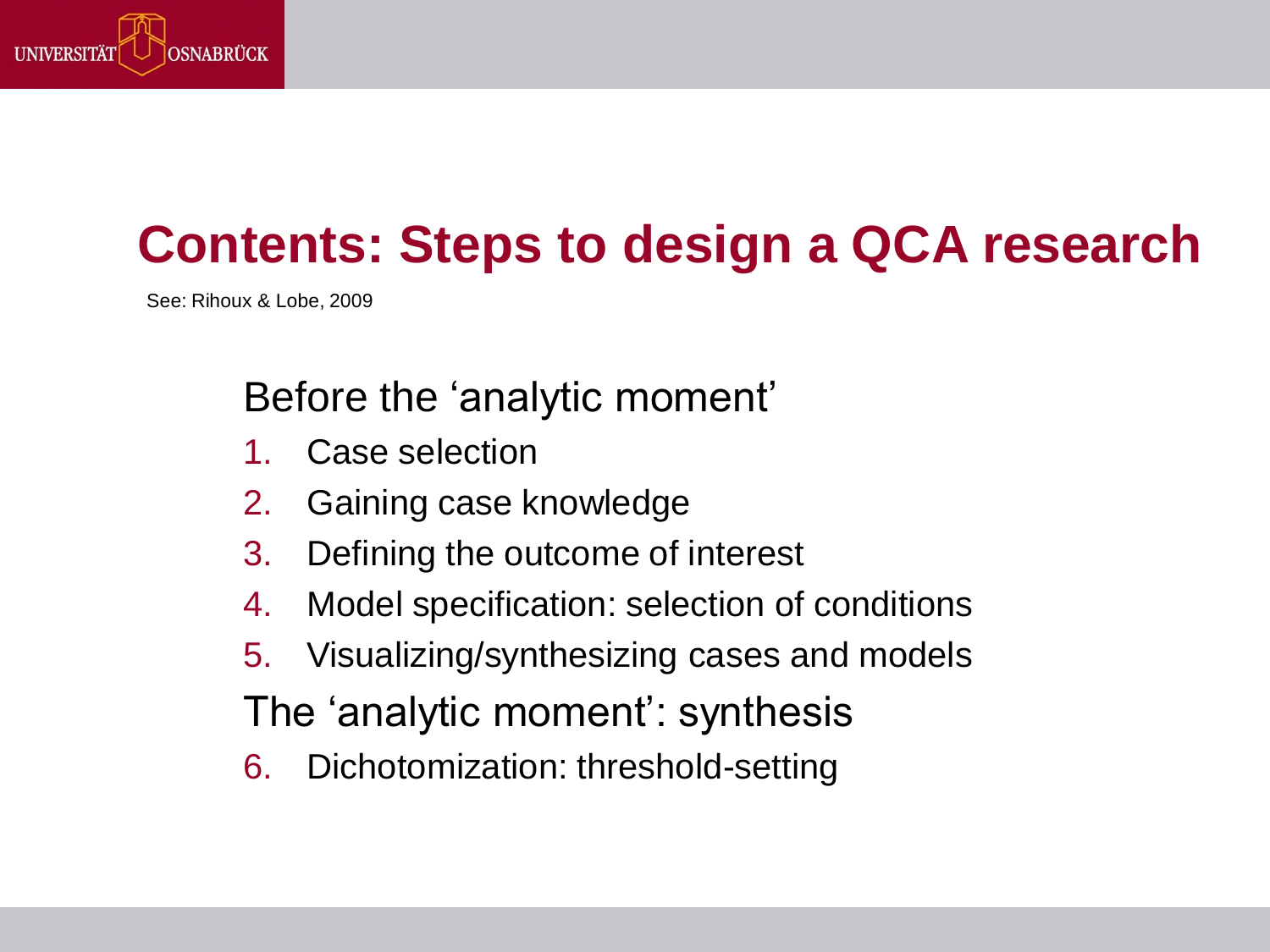

## **1. Case selection**

- **-** Depends on research scope
	- Outcome of interest: learning about climate change adaptation in European cooperation projects
- Requires some 'thick' within-case knowledge
	- Own: project manager of an EU INTERREG project.
	- Other: expert interviews, discussions with colleagues who have experience with FP7 projects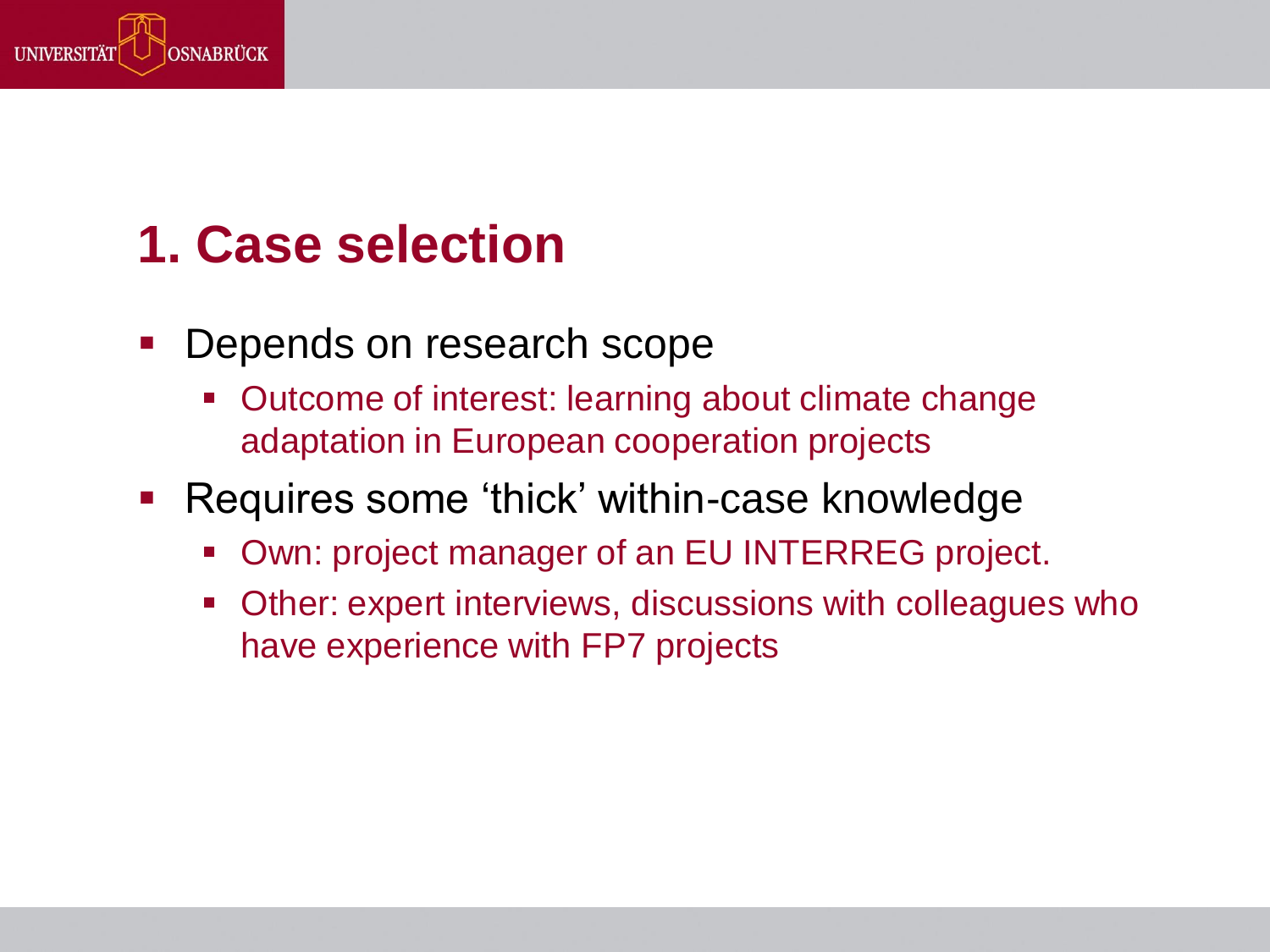

# **1. Case selection (continued)**

- **Common background features vs. variation** 
	- Similar: subsidized under INTERREG or FP7, recently completed, theme (climate/water)
	- Variation: activities and outputs (research/practice/policy), duration, partners (number, organization type) and budget
- Unit of analysis what is 'a case'?
	- Data collection and analysis at the level of the project AND at the level of a project partner (with the same project as context for diverse project partners)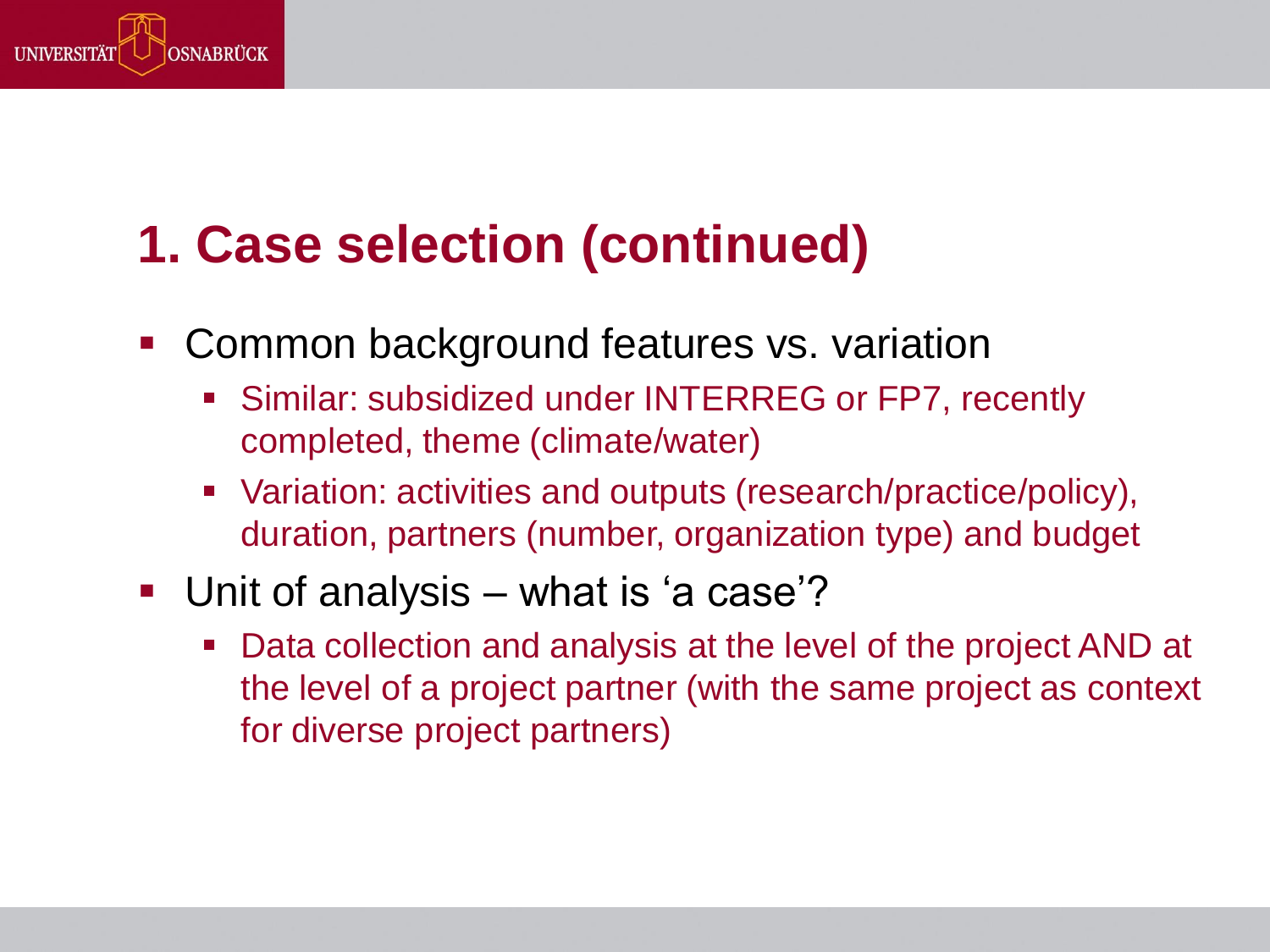

# **2. Gaining case knowledge**

- **How many cases and what data collection methods to** be used (trade-off between width and depth). Also depends on level of case (macro, meso or micro).
	- Combination of meso-level (project) and micro-level (individual participants).
	- Collection of qualitative data (interviews with participants and document analysis) – rather in-depth for QCA.
	- Undecided as regards the exact number of projects (10-15?) and number of participants (3-5 per project, i.e. 30-75?)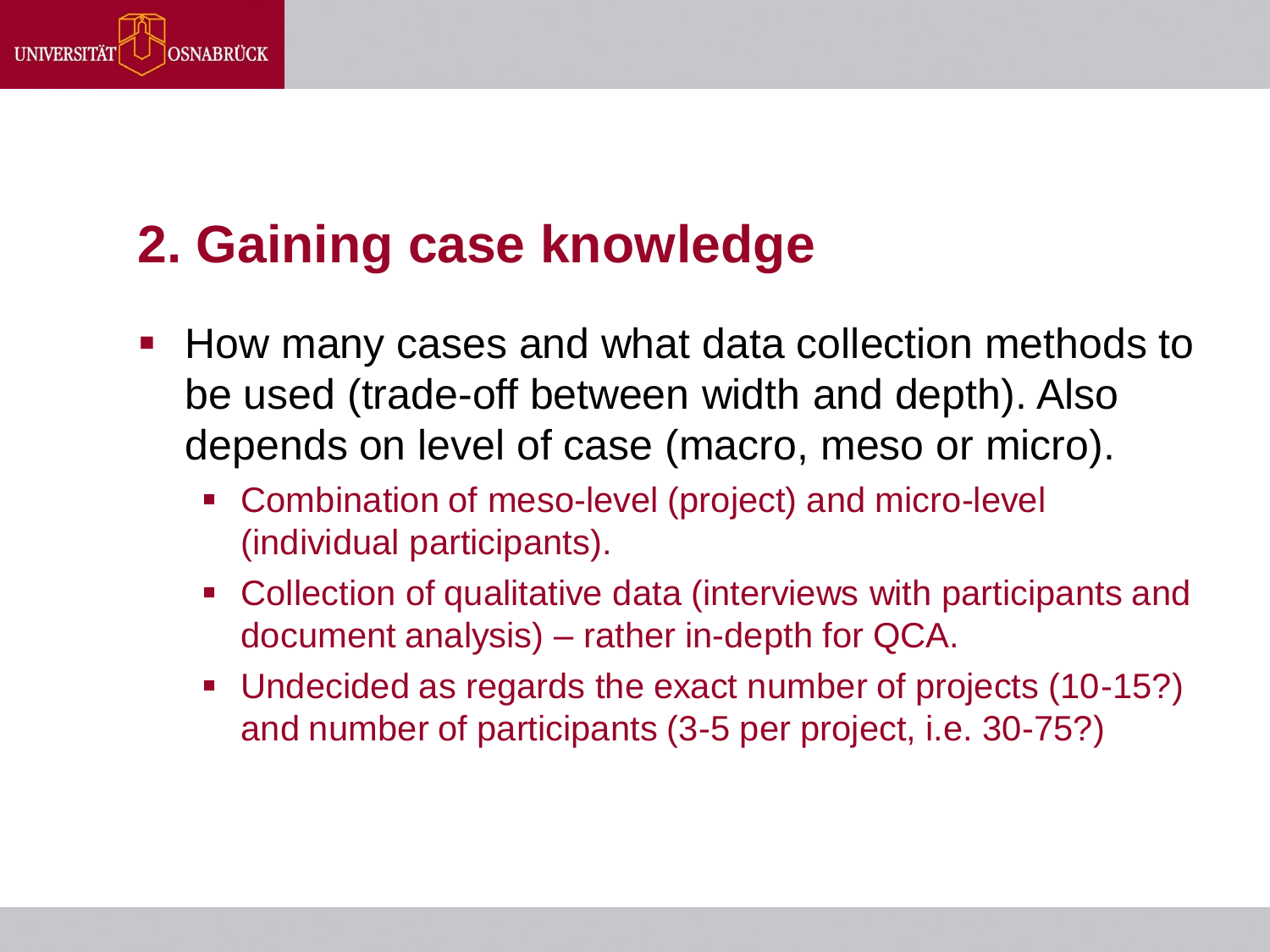

# **3. Defining the outcome of interest**

- **Informed by cases and theories!** 
	- Multi-level perspective on learning (derived from the literature on social learning, studies on European projects, own experience)  $\rightarrow$  led to 3 outcomes of interest! One of the outcomes was adjusted during pilot case study.
- **-** Outcome(s) need to vary for cases
	- There may be a need to adjust how the outcomes are defined…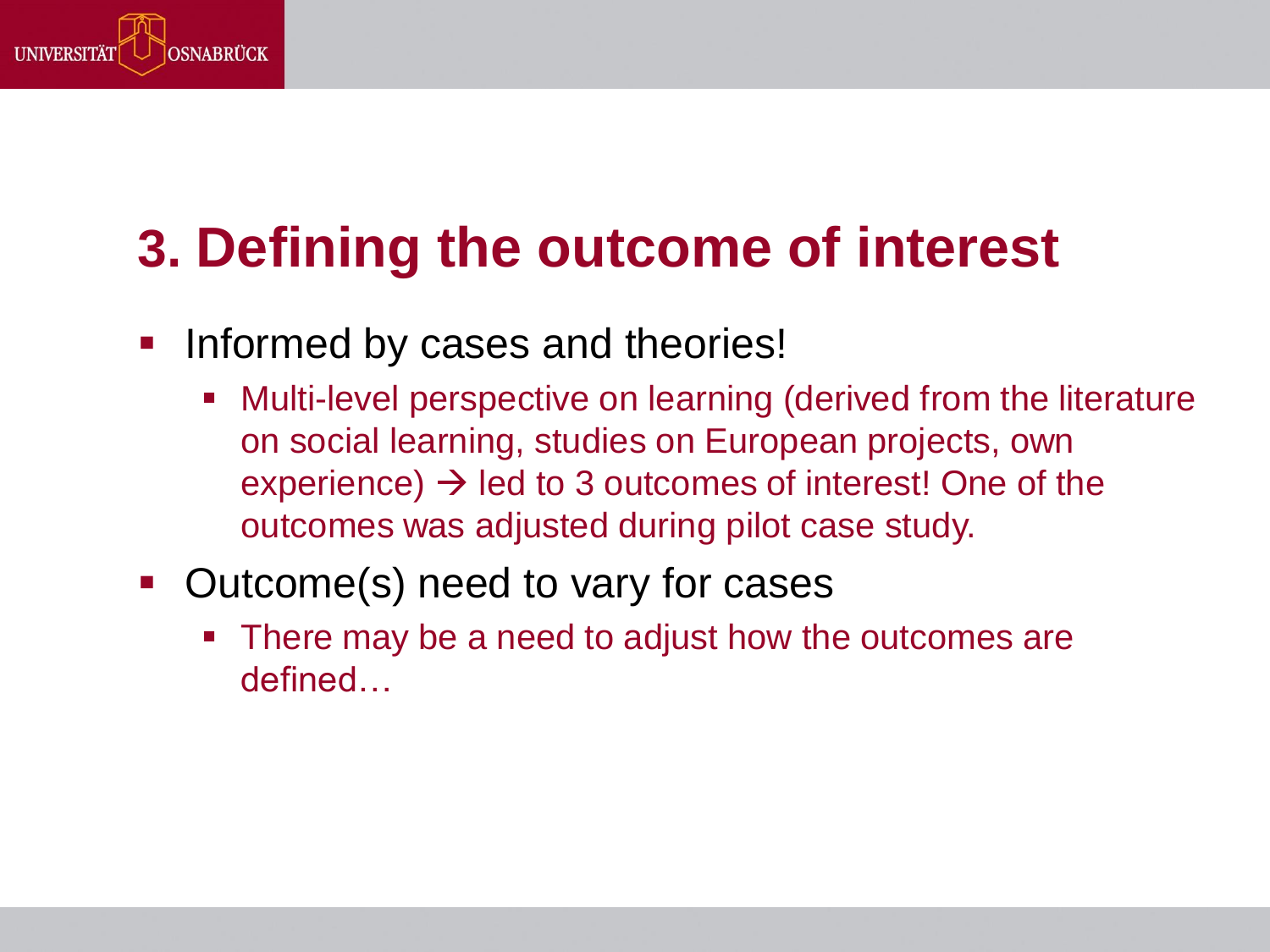

#### **Multi-level perspective on learning**



**Network and societal learning** Transfer to and uptake of project knowledge by **external actors** (e.g. other organizations, networks or communities) which can apply the outputs (e.g. change context)

#### **Organizational learning**

Transfer to and uptake of adaptation knowledge by partner **organizations**, which have capacity (e.g. mandate, resources) to apply outputs (e.g. change policy or practice)

#### **Group learning**

Increase of substantive and relational knowledge and insights of acting and interacting **individuals**, possibly with individual /collective outputs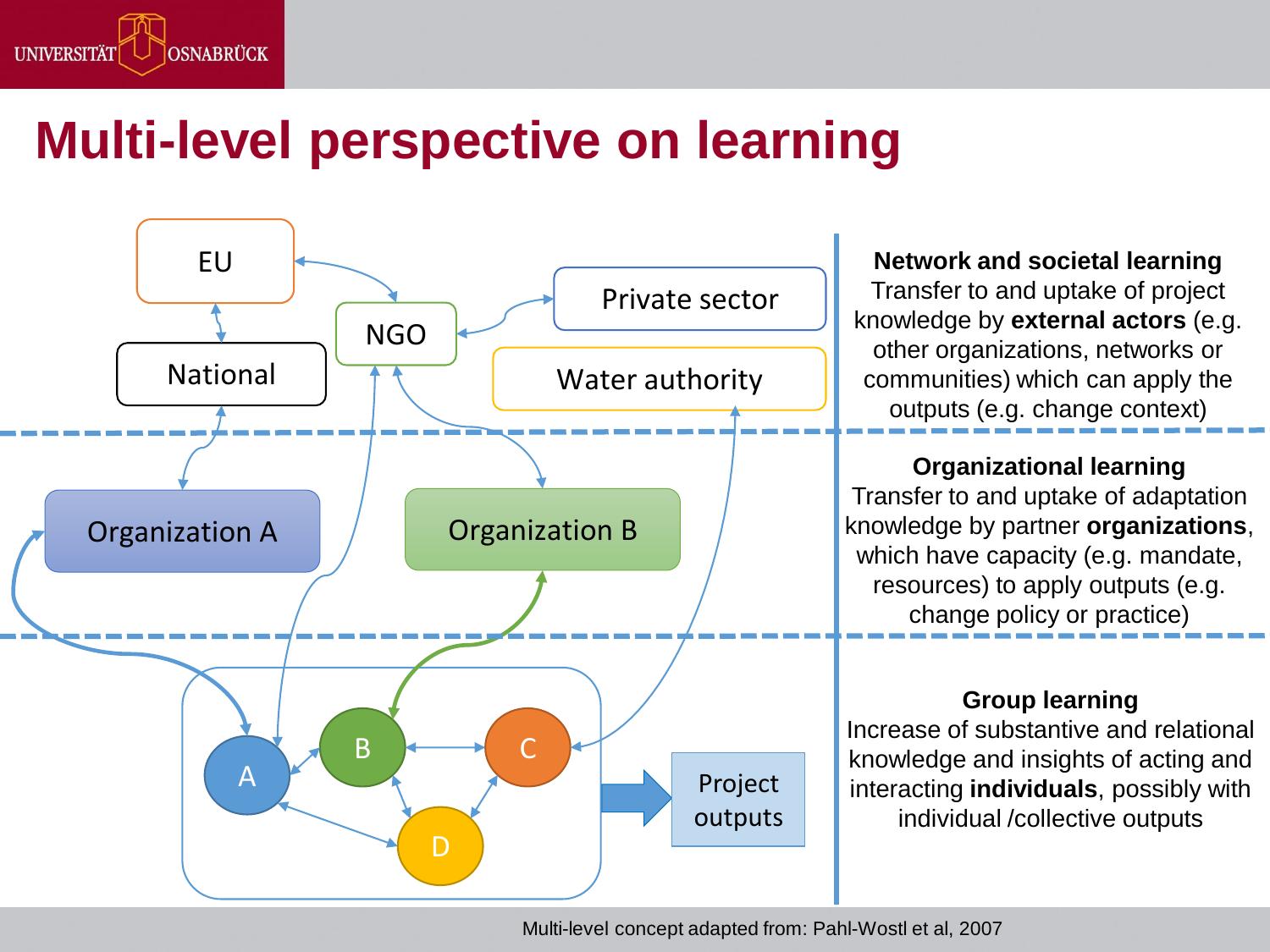

# **4. Model specification: selection of conditions**

- **Firm where? Theory-driven (e.g. when testing theory)** or case-driven (e.g. exploratory or building theory)
	- Testing whether existing studies and theories apply, informed by extensive literature review and case knowledge
- How many? Balance between number of cases and number of conditions.
	- 3 outcomes  $\rightarrow$  3 models (including 2-5 conditions, each of them with circa 3 indicators)
	- Maybe aggregate/seperate some conditions later on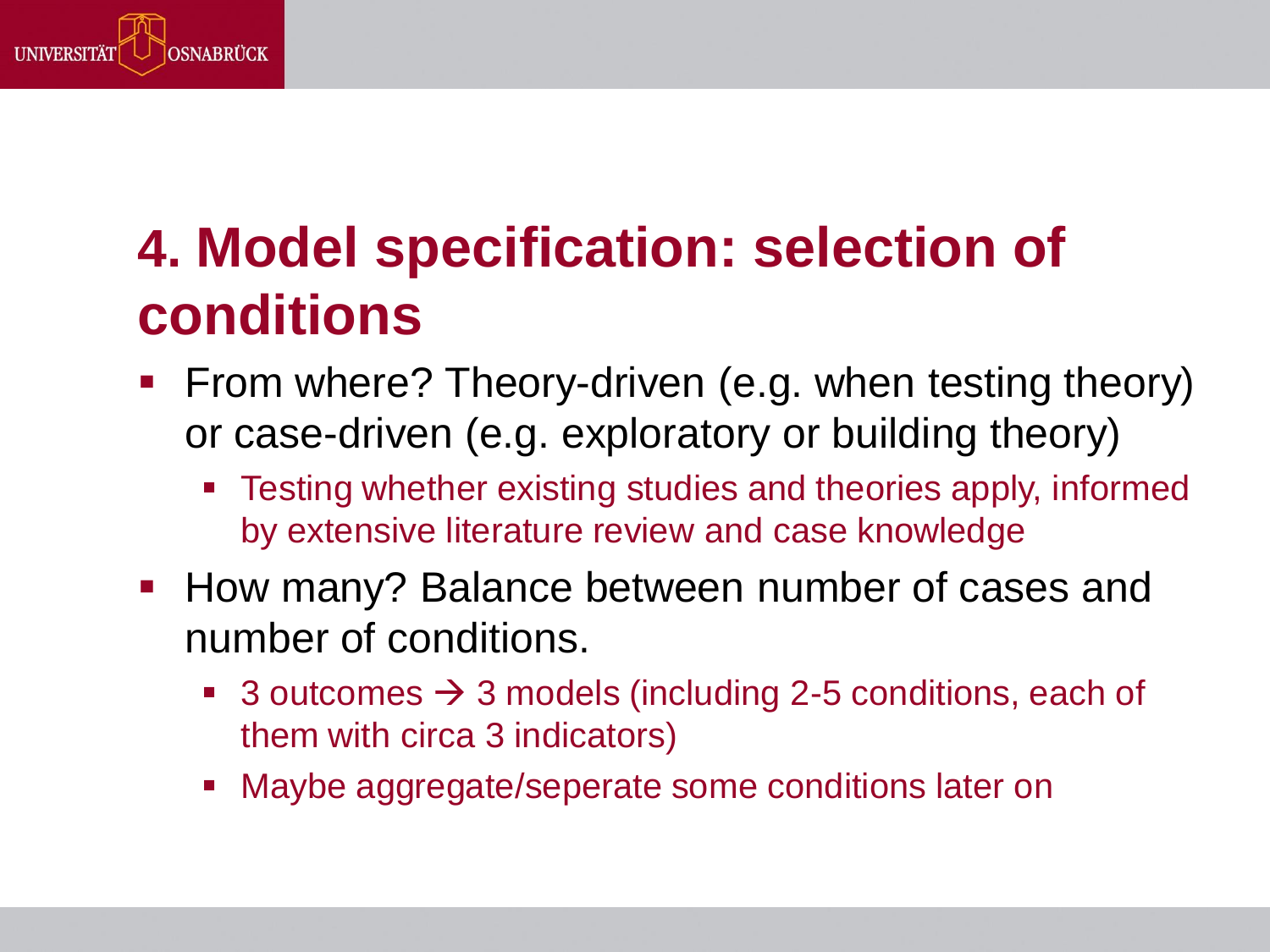

# **5. Visualizing/synthesizing cases and models**

- 'Synthetic case descriptions' i.e. timeline displaying changes in outcomes and conditions
	- No data over time but made a timeline of the interaction process (meetings, workshops etc.).
	- Prepared a table for every model synthesizing how cases score on indicators, conditions and outcomes (this requires going through the next step first)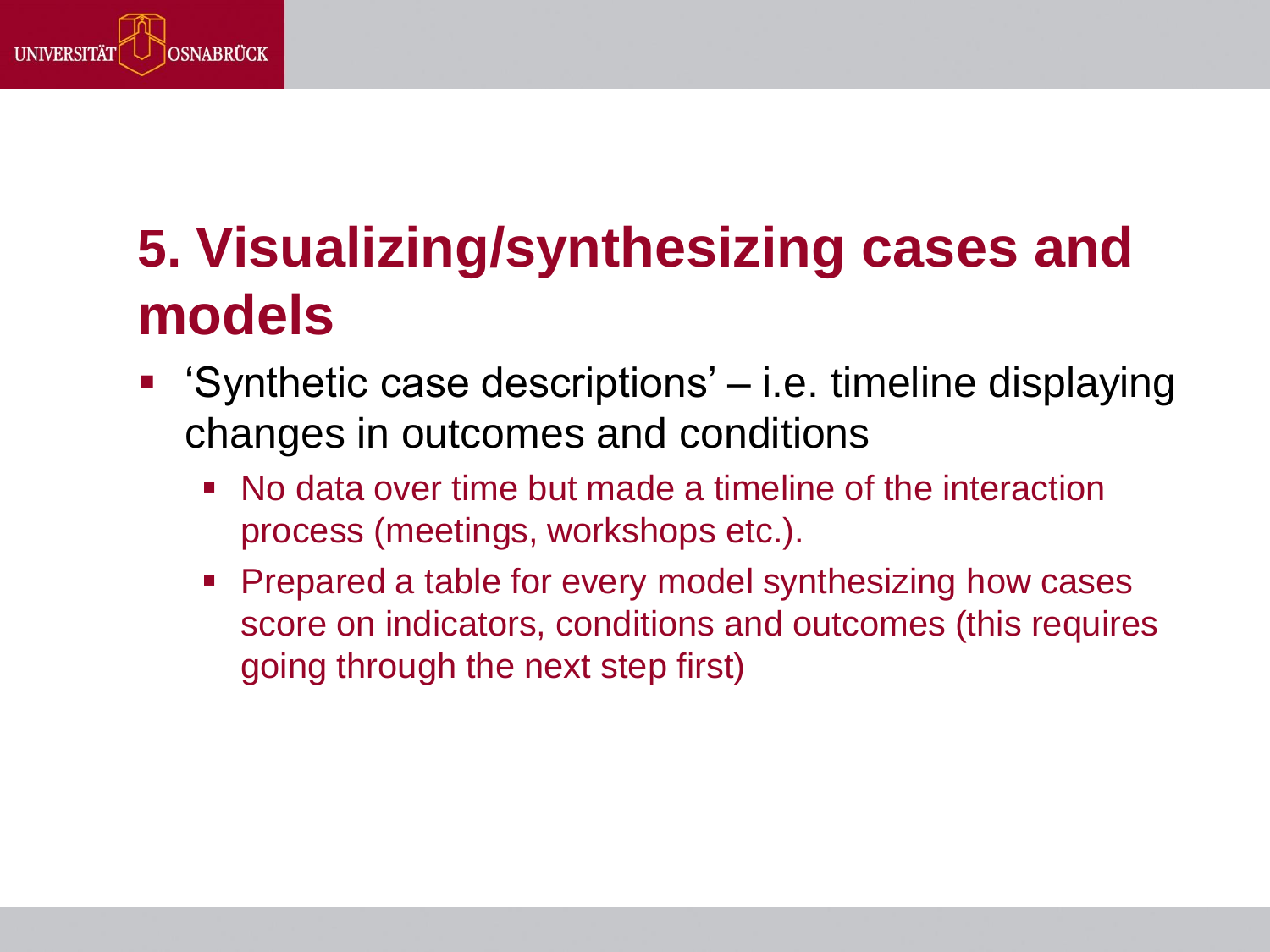

# **6. Dichotomization: threshold-setting**

- $\blacksquare$  How to transform qualitative data into quantitative values? Informed judgement, theory- and case-driven
	- Development of a 'scoring method', i.e. matrix defining what kind of 'case' should be given what kind of "fuzzy" value (here: 0, 0.3, 0.7 or 1)
	- Scoring method may need to be adapted when cases do not vary sufficiently on outcomes…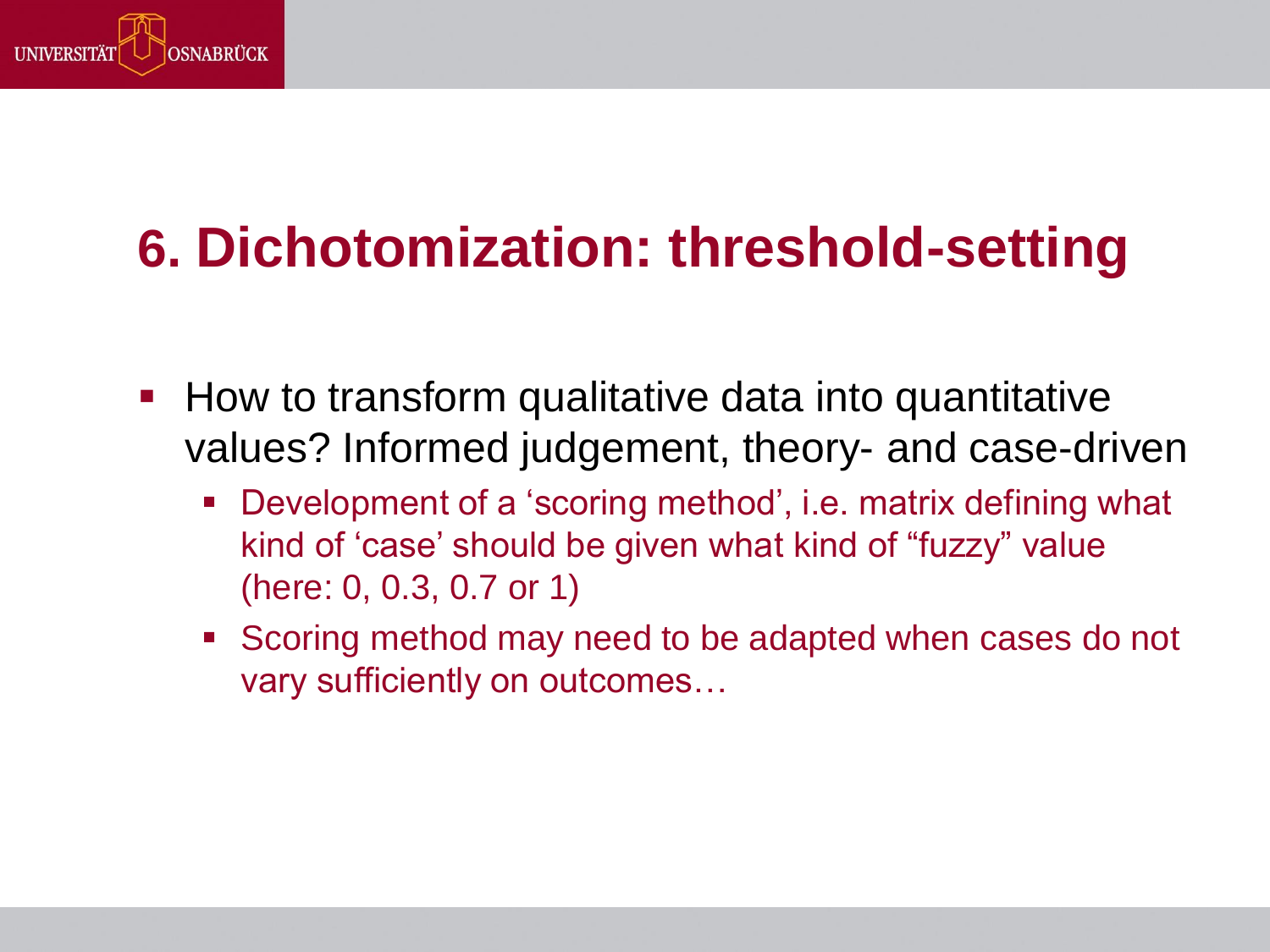

# **Group learning: conditions and outcome (incl. indicators)**

|                               | <b>Project</b> | PP <sub>1</sub> | PP <sub>2</sub>  | PP <sub>3</sub> | PP4 | PP <sub>5</sub> | PP <sub>6</sub> |
|-------------------------------|----------------|-----------------|------------------|-----------------|-----|-----------------|-----------------|
| <b>Participant properties</b> | 0.83           | 1               | 0.57             | 0.8             | 0.9 | 0.9             | 0.8             |
| Ability                       | 0.85           | 1               | 0.7              | 1               | 0.7 | 0.7             | $\mathbf{1}$    |
| Motivation                    | 0.78           |                 | 0.3 <sub>1</sub> | 0.7             | 1   |                 | 0.7             |
| Opportunity                   | 0.85           |                 | 0.7              | 0.7             | 1   |                 | 0.7             |
| <b>Consortium</b>             | 0.9            |                 |                  |                 |     |                 |                 |
| <b>Balanced cohesiveness</b>  | 1              |                 |                  |                 |     |                 |                 |
| <b>Balanced diversity</b>     | 0.7            |                 |                  |                 |     |                 |                 |
| Complementary knowledge       | 1              |                 |                  |                 |     |                 |                 |
| <b>Interaction process</b>    | 0.8            |                 |                  |                 |     |                 |                 |
| Interactions                  | 1              |                 |                  |                 |     |                 |                 |
| Activities                    | 0.7            |                 |                  |                 |     |                 |                 |
| Facilitation                  | 0.7            |                 |                  |                 |     |                 |                 |
| <b>Group learning</b>         | 0.75           | 0.7             |                  | 0.7             | 0.7 | 0.7             | 0.7             |
| Substantive                   | 0.5            | 0.3             | 1                | 0.7             | 0.7 | 0.7             | 0.7             |
| Relational                    | 0.68           | 0.7             | 0.3              | 0.7             | 0.7 | 0.3             | 0.3             |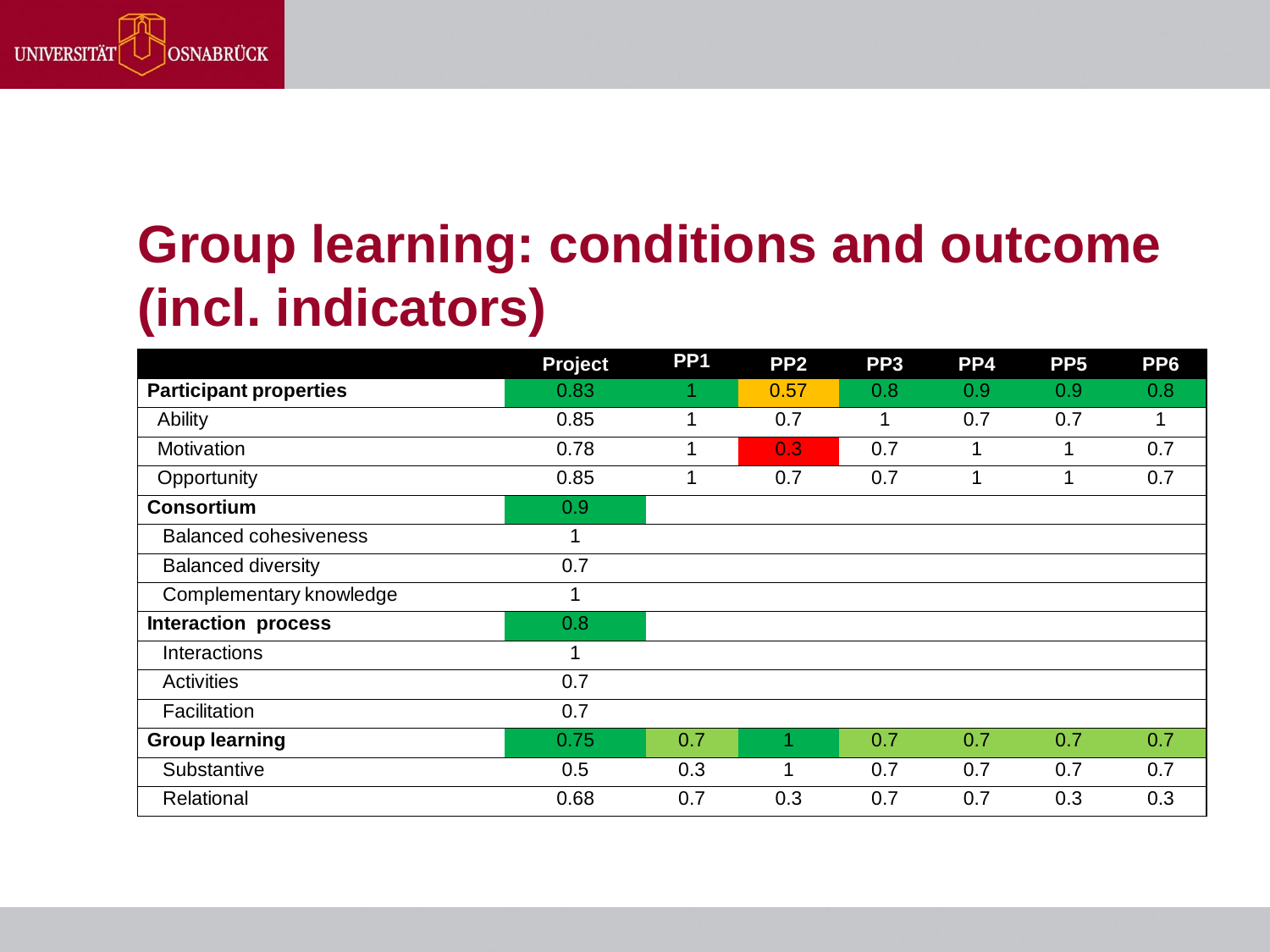

# **Organizational learning: conditions and outcome (incl. indicators)**

|                                        | <b>Project</b> | PP <sub>1</sub> | PP <sub>2</sub> | PP <sub>3</sub> | PP4  | PP <sub>5</sub> | PP <sub>6</sub> |
|----------------------------------------|----------------|-----------------|-----------------|-----------------|------|-----------------|-----------------|
| <b>Participant properties</b>          | 0.63           | 0.7             | 0.57            | 0.43            | 0.8  | 0.57            | 0.7             |
| Ability                                | 0.7            | 0.7             | 0.7             | 0.7             | 0.7  | 0.7             | 0.7             |
| Motivation                             | 0.57           | 0.7             | 0.7             | 0.3             | 0.7  | 0.3             | 0.7             |
| Opportunity                            | 0.62           | 0.7             | 0.3             | 0.3             |      | 0.7             | 0.7             |
| <b>Partner organization properties</b> | 0.58           | 0.57            | 0.57            | 0.8             | 0.67 | 0.33            | 0.57            |
| Prior related knowledge                | 0.68           | 0.7             | 0.7             | 1               |      | $\Omega$        | 0.7             |
| Relevance project theme                | 0.75           | 0.7             | 0.7             | 0.7             | 0.7  | 0.7             | 1               |
| Supportiveness org. context            | 0.32           | 0.3             | 0.3             | 0.7             | 0.3  | 0.3             | $\mathbf 0$     |
| <b>Organizational learning</b>         | 0.58           | 0.3             | 0.6             | 0.61            | 0.62 | 0.56            | 0.8             |
| Transmit (weight 1)                    | 0.27           | $\mathbf 0$     | 0               | 0.3             |      | 0.3             | $\mathbf 0$     |
| Present (weight 2)                     | 0.15           | 0.3             | 0               | 0               | 0.3  | 0               | 0.3             |
| Interact (weight 3)                    | 0.55           | 0.3             | 0.7             | 0.7             | 0.3  | 0.3             | 1               |
| Adopt (weight 4)                       | 0.68           | 0.3             | 0.7             | 0.7             | 0.7  | 0.7             | 1               |
| Influence (weight 5)                   | 0.75           | 0.7             | 0.7             | 0.7             | 0.7  | 0.7             | 1               |
| Implement (weight 6)                   | 0.58           | 0               | 0.7             | 0.7             | 0.7  | 0.7             | 0.7             |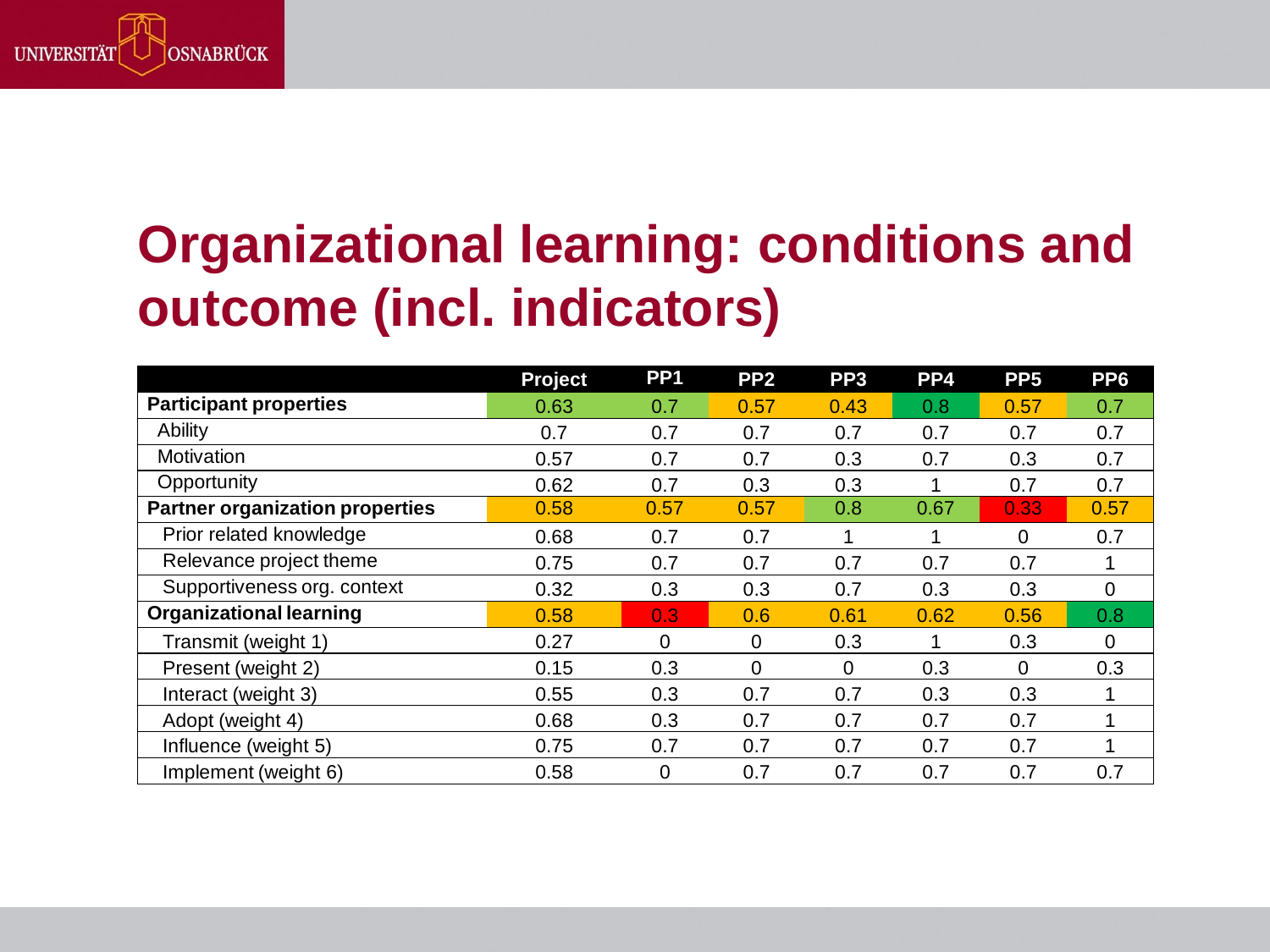

# **Network and societal learning: conditions and outcomes (excl. indicators)**

|                                      | Project          | PP <sub>1</sub> | PP <sub>2</sub> | PP <sub>3</sub> | PP4  | PP <sub>5</sub> | PP <sub>6</sub> |
|--------------------------------------|------------------|-----------------|-----------------|-----------------|------|-----------------|-----------------|
| <b>Participant properties</b>        | 0.63             | 0.9             | 0.3             | 0.77            | 0.57 | 0.33            | 0.9             |
| <b>Strategic scoping</b>             | 0.49             | 0.53            | 0.4             | 0.5             | 0.5  | 0.33            | 0.68            |
| <b>External actor properties</b>     | 0.64             | 0.85            | 0.15            |                 | 0.85 | 0.15            | 0.85            |
| <b>Communication strategy</b>        | 0.43             |                 |                 |                 |      |                 |                 |
| <b>Project knowledge</b>             | 0.3 <sub>1</sub> |                 |                 |                 |      |                 |                 |
| <b>Network and societal learning</b> | 0.32             | 0.37            | 0.23            | 0.36            | 0.23 | 0.12            | 0.59            |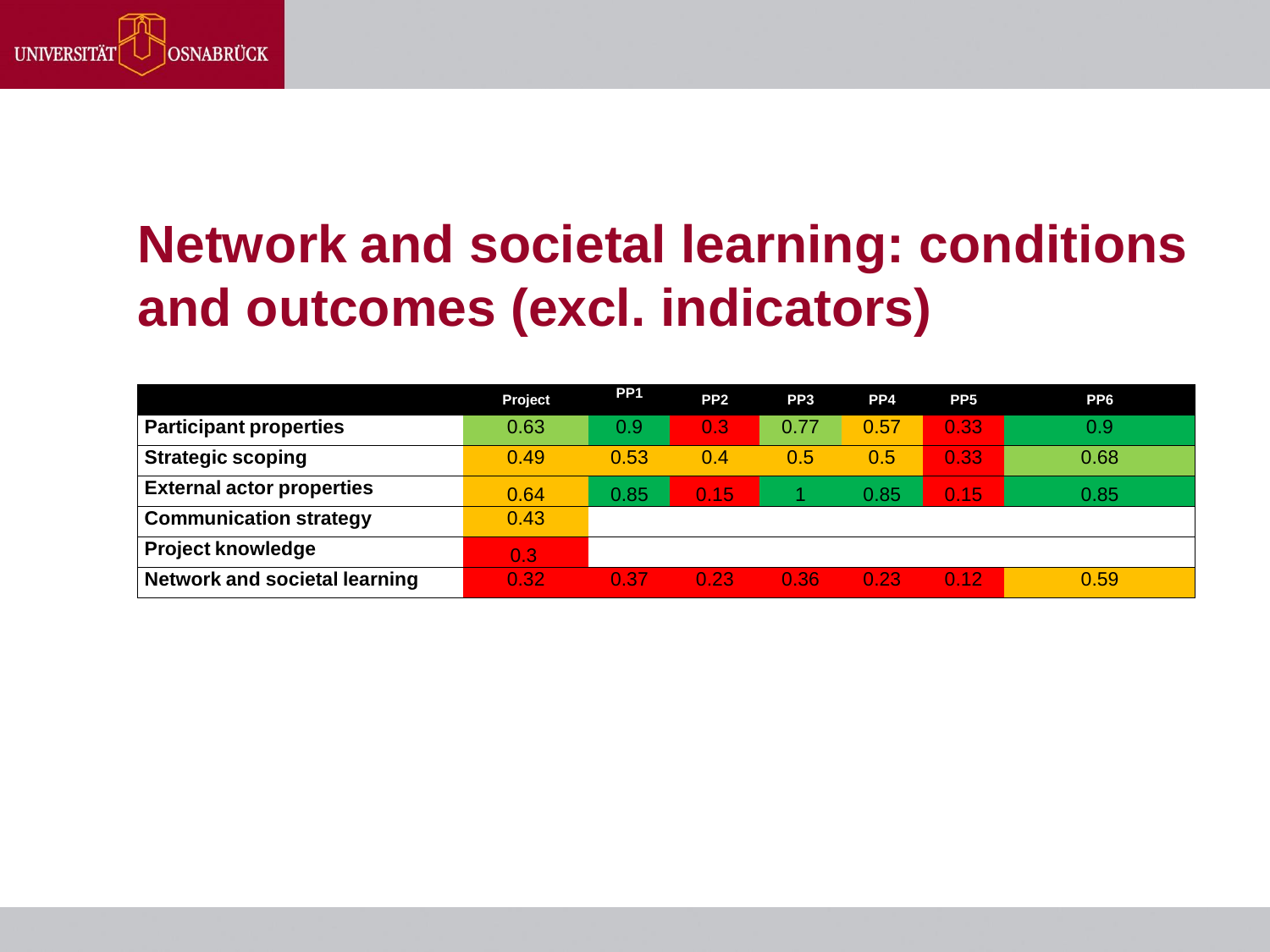

# **Thank you!**

Questions? Suggestions? Comments?